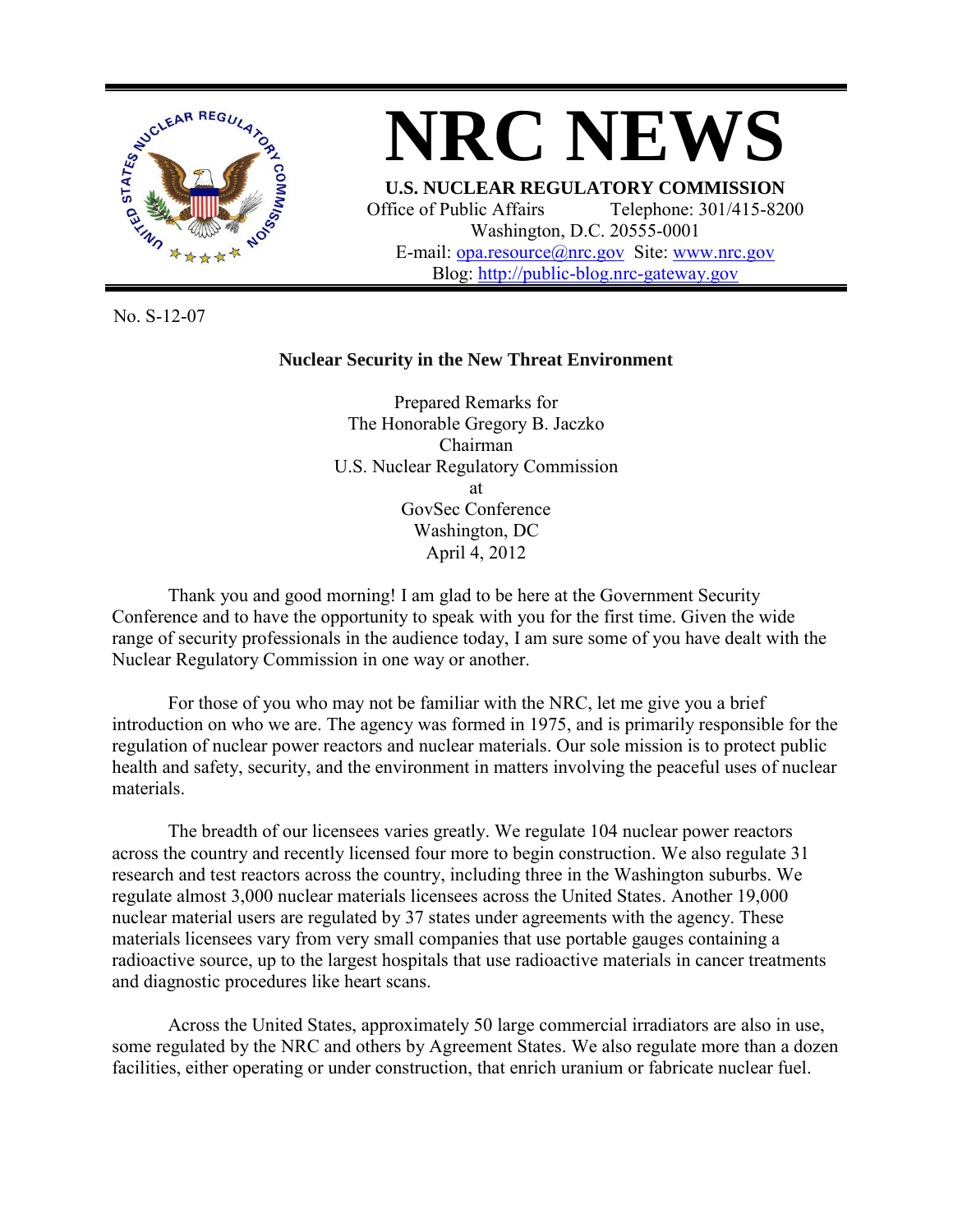The NRC is principally thought of as a safety regulator of nuclear power plants and nuclear materials. But the agency also has an equally critical mandate to ensure the secure use of the nuclear materials it licenses. And while the events of September 11 may not seem that long ago for many of you, they are becoming more distant to many in our agency and with the licensees we regulate. It is important that we continue to remember what happened on September 11, and remain vigilant in ensuring the security of nuclear materials going forward.

 Just as the NRC is proactive in regulating safety, it also seeks to be equally proactive in the security arena. But in this arena, the world is a much different place in 2012 than it was when the NRC was formed. We adapted to these changes by acquiring the skills and resources necessary to understand this ever-changing security environment, and to establish requirements that enable our licensees to defend against modern security threats. We also developed a new organization in our agency to deal with all these security challenges.

Since 9/11, the policy changes and increased coordination have contributed significantly to today's enhanced security framework. Those changes would not have been possible without the commitment by the NRC to stay on top of the dynamic threat environment, and to implement the necessary regulatory programs in response. We have made considerable progress towards greater security, but it remains critical that both the NRC and its licensees not become complacent, and that we maintain a proactive approach in the future. With that in mind, I want to discuss a number of important initiatives that reflect our continuing focus on guarding against security threats, and the NRC's commitment to maintain that strong focus in the future.

The attacks on September 11, 2001, prompted extensive changes to our security requirements. While the NRC had numerous security regulations in place, most dating back to the late 1970s, many additions were made to site security at nuclear facilities to deal with the significant change in the threat environment.

The cornerstone of our physical security program for power reactors and some fuel cycle licensees has become our force-on-force exercises. To ensure licensees remain ever diligent, we conduct these exercises every three years at licensee facilities. In these exercises, we employ experts in assault tactics to ultimately oversee the program. They test a licensee security force's actual response to a simulated assault using a select team of trained individuals. Many of these people on the mock assault teams come from law enforcement or military backgrounds, and are very highly trained individuals. It is also adjusted with time as new lessons are learned from prior exercises.

One of the ways we judge the performance of our licensees is to establish what we call a security design basis threat. The design basis threat references and identifies the basic threat that each nuclear power plant has to protect against. That threat is something that has evolved over time to address new intelligence information and other sources of information to ensure that our licensees are well prepared to deal with any assault on its security.

One of the biggest changes in this design basis threat has been in the area of cyber security. In one of the early regulatory orders issued after 9/11, the NRC added a cyber attack as one of the adversary threat types included in our security design basis threat. Malicious cyber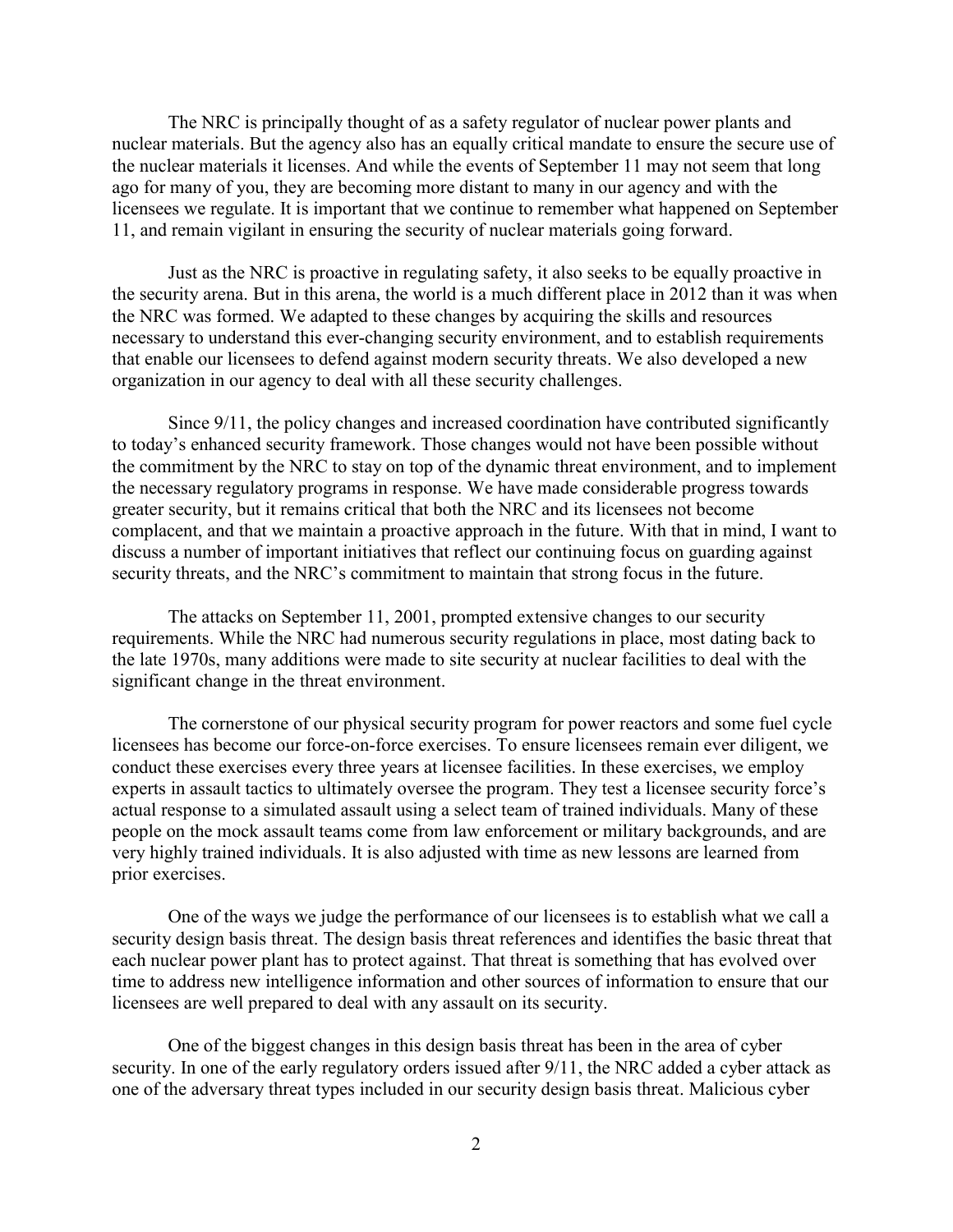activity has proliferated in the past decade, making it a clear and credible threat. And it has caused a significant shift for an agency traditionally focused on physical security, and on the safety of reactors and other facilities built in a far less automated age. It has become clear how safety and security are intertwined when we look at issues involving the reliability and vulnerability of the offsite electrical grid, as well as digital safety systems, to a cyber attack.

Three years ago, the Commission issued a final rule for the protection of digital computer and communication systems and networks. This new rule requires nuclear power plants to provide high assurance that digital equipment associated with safety, security, and emergency preparedness functions is protected against cyber attacks. To do so, our licensees prepared plans showing how they identified critical digital assets and describing their protective strategy now and going forward. These were bold, proactive moves made by the agency to address the possibility of a new threat to our licensees. At this point, I believe we are in a good position to deal with the cyber threat faced today.

Our licensees have submitted, and we have approved, plans for how they are dealing with cyber security threats, and the NRC will begin inspections in this critical area next year. Since all of our current operating reactor licensees were designed in the 1960s and 1970s, employing the control technology of that time, most of their technology is not digitally-based. The cyber threat at these facilities is very different from new nuclear reactors, which use digital technology extensively. While many of these licensees have replaced some control technology in systems not critical to the safe shutdown of the nuclear reactor, we must ensure our licensees do not become complacent and assume their facilities have little vulnerability to an attack based on their limited use of digital technology. These same operating reactors have long since installed modern communication and security systems, which are critical to plant safety and security. For new reactors pursuing a license or currently beginning construction, protections against cyber attacks were included in the design and in our license review process.

But as we also know, nuclear reactors are not the only facilities of concern for a cyber attack. Several years ago, cyber weapons against critical infrastructure were considered a future threat, and were estimated to be perhaps a decade away. Then in 2010, the Stuxnet computer malware was discovered. In the case of a cyber weapon such as Stuxnet, this event serves as a proof of concept – or a template – for future attacks. And we have already seen some proliferation of Stuxnet-like programs since that time. In the future, security threats may not involve just a direct attack using guns and vehicle bombs, but also indirect attacks involving malicious computer programs.

Since the threat timeline is moving faster all the time, we have to ensure that we never become complacent – we must always be forward-looking. Currently the NRC has a cyber assessment team staffed by experts in cyber security, digital instrumentation and control, and other disciplines. They promptly address and evaluate cyber security issues that could impact licensee digital computer and communication systems and networks, and promptly provide recommendations to NRC management. In accordance with the National Cyber Security Incident Response Plan, this team regularly coordinates and communicates with other federal computer emergency response teams.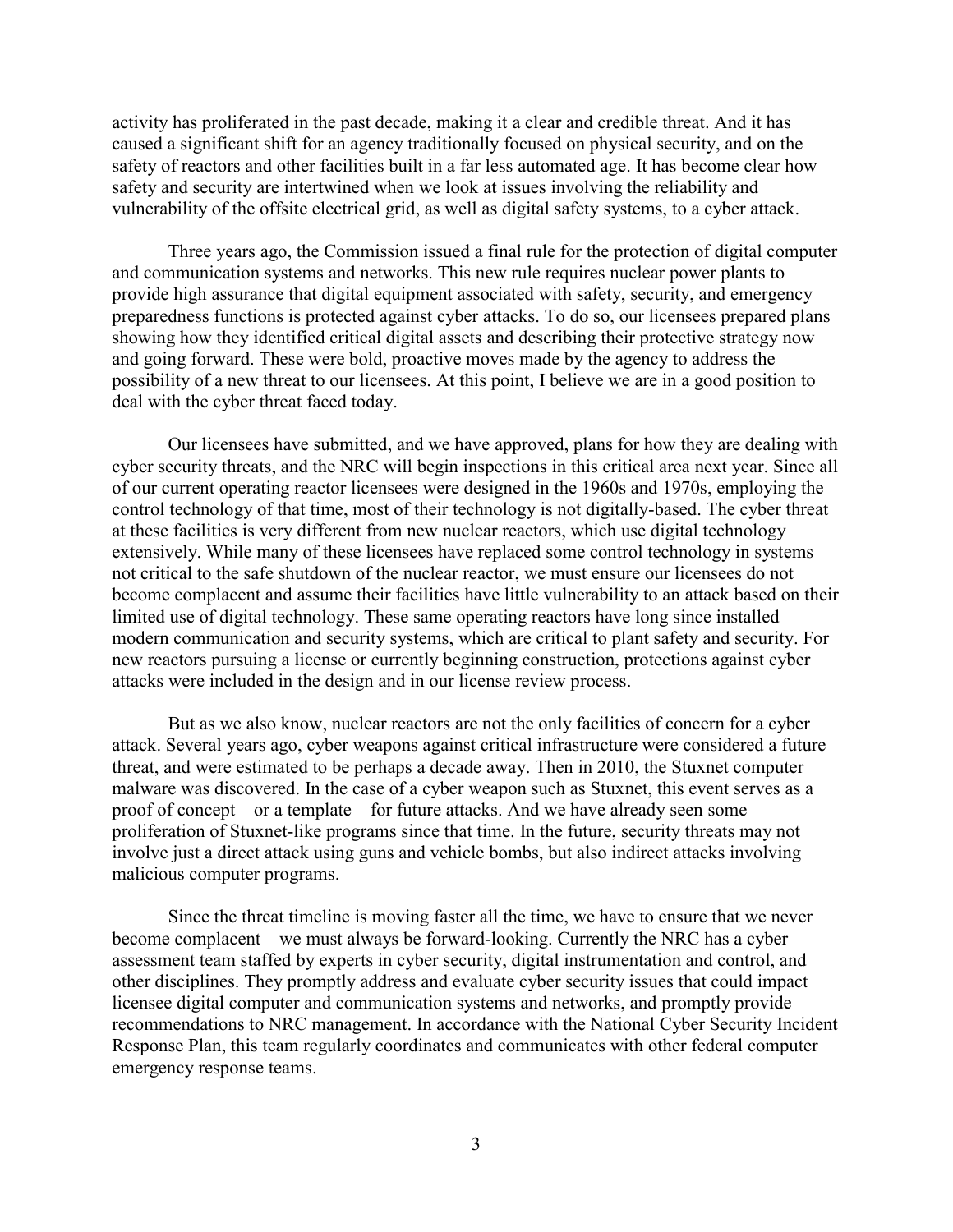Finally, as in any regulatory agency, implementing regulatory changes takes time. We must continue to look for new ways to develop agency requirements more promptly when necessary. In the cyber security area, the threat is constantly changing, so we can never become complacent.

The NRC must also protect our own valuable computer programs, which contain a wealth of information, but are often under attack from malware and other external probes. The agency has comprehensive security controls in place in accordance with the Federal Information Security Management Act, and periodically trains all its employees on computer security and cyber threats. But all it takes is one employee to inadvertently click on an email, releasing some malicious code into our computer system that could circumvent our engineered security controls. Therefore, like our licensees, we must be diligent in protecting our digital assets.

The security of radioactive sources is also a significant concern. Our requirements in this area come in two forms – physical protections, and material control and accounting. Just last month, the Commission approved a final rule on the security requirements for licensees possessing the most risk-significant sources of radioactive material, although most of these security requirements have been in place for years under orders issued by the agency after 9/11.

As these sources are scattered around thousands of locations across the United States, they can be quite challenging to regulate from a security standpoint. They also are managed by licensees of widely varying capabilities and complexities, from large corporations and hospitals to small, family-run businesses. In general, we are concerned that there could be some way for an adversary to accumulate a significant amount of radioactive material from multiple licensees, then create and set off a radiological dispersal device.

The immediate health effects from setting off such a device would be limited to those individuals near the blast. In general, we don't expect that such a device would pose an immediate health impact to individuals from the resulting radiological exposure. However, the resulting radioactive contamination might force the evacuation of the immediate area, as well as areas downwind, and require a long, expensive cleanup effort to make the area safe again. Our security regulations, as well as our safety regulations, are focused on limiting the potential impact of the radiological exposure to the public following either a nuclear accident or a security event, but not the cost of such a cleanup effort.

To enhance nuclear materials source security, the NRC launched a National Source Tracking System several years ago. This inventory control program is a secure, national registry that tracks radioactive sources licensed by the NRC and the States from the time they are manufactured or imported through the time of their disposal, decay, or export. These sources are also categorized by their relative risk significance, with higher levels of physical security required for more risk-significant sources. By accounting for the tens of thousands of risksignificant sources, this tracking system enhances our ability to detect and act upon inventory anomalies, respond to emergencies, and verify the legitimate use and transfer of sources. More often, the agency has used this tracking system to help us locate, and later ensure the safety of, sources in the pathways of natural events, such as the recent tornados in Texas or hurricanes along the Gulf states and the East Coast.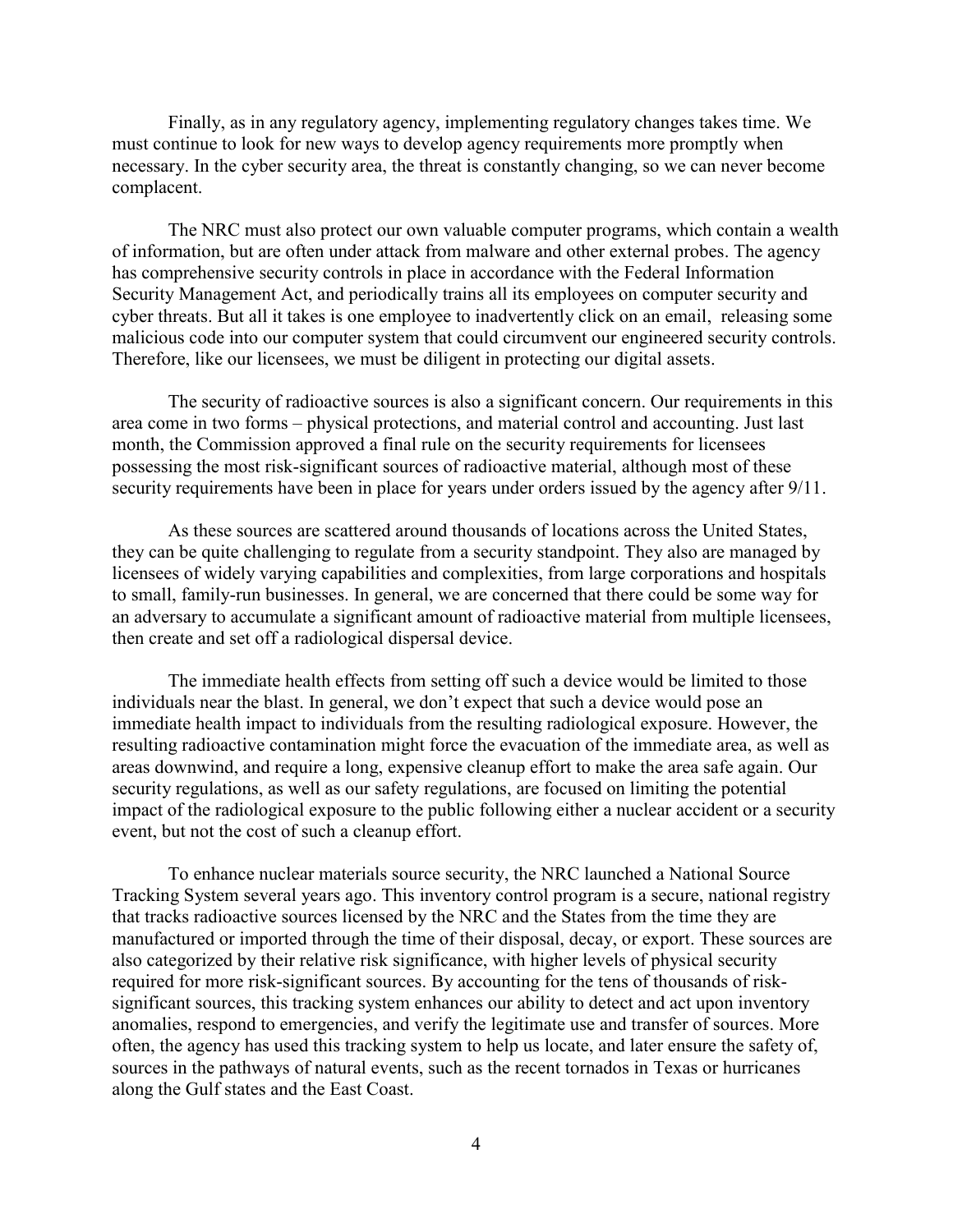Complimenting this tracking system, the agency also has in place verification measures to ensure nuclear materials and sources are initially provided only to trustworthy individuals. These measures are intended to ensure these materials are not used for malevolent purposes. The agency also has well underway a web-based licensing system for nuclear materials licensees that will provide a comprehensive, secure source of information on each licensee in the country to the NRC and our 37 Agreement States. In the aggregate, all of these measures serve to significantly strengthen the security of the nuclear material we license.

The 10 years since the events of 9/11 have been a period of relative calm regarding domestic terrorism. But, this calm must not allow complacency to set in going forward. Rather, we need to constantly keep analyzing the security threat environment and react promptly. I can assure you that at the NRC, our dedicated staff will remain vigilant about the security threats facing our licensees and will promptly react.

While we are doing many good things in the security area, we cannot do them successfully without the tremendous support we receive from many of you. The NRC is not an intelligence agency, and the timely sharing of accurate information by other federal agencies is critical to helping us plan for, prevent, or mitigate a potential terrorist attack. NRC security analysts work with intelligence and law enforcement agencies, to strengthen communication and support the integrated assessment of security-related information.

The NRC also coordinates with many other federal organizations to make sure its licensees have up-to-date information and adequate security protections in place. This is critical - all levels of federal, state and local government must work together effectively if the security measures we require of our licensees are to be successful when—and if—they are challenged.

This information would also be of no benefit if it were not shared with our licensees promptly and effectively. The NRC is constantly assessing threat information and disseminating information to our licensees promptly through formal threat advisories or secure calls with individual licensees. Assessing and providing developing security information is a 24/7 activity for the NRC, but it ensures our licensees are given advanced warning of developing security threats and can remain alert and ready.

In conclusion, the security threats facing our nation and our licensees have greatly changed over time. The NRC's security regulations have done the same. The challenge going forward is to avoid becoming complacent as the events of 9/11 recede in time. We must continue to implement changes proactively in an environment where the security threat is changing more rapidly, particularly in the area of cyber security. At the NRC, our employees will continue working hard to track changes in the threat situation, propose ways to strengthen our regulations to meet new security challenges, and ensure our licensees implement those changes in a timely and effective manner. I am very proud of the dedication and professionalism of our staff, and equally proud that the NRC has continued to rank as one of the Best Places to Work in the Federal Government.